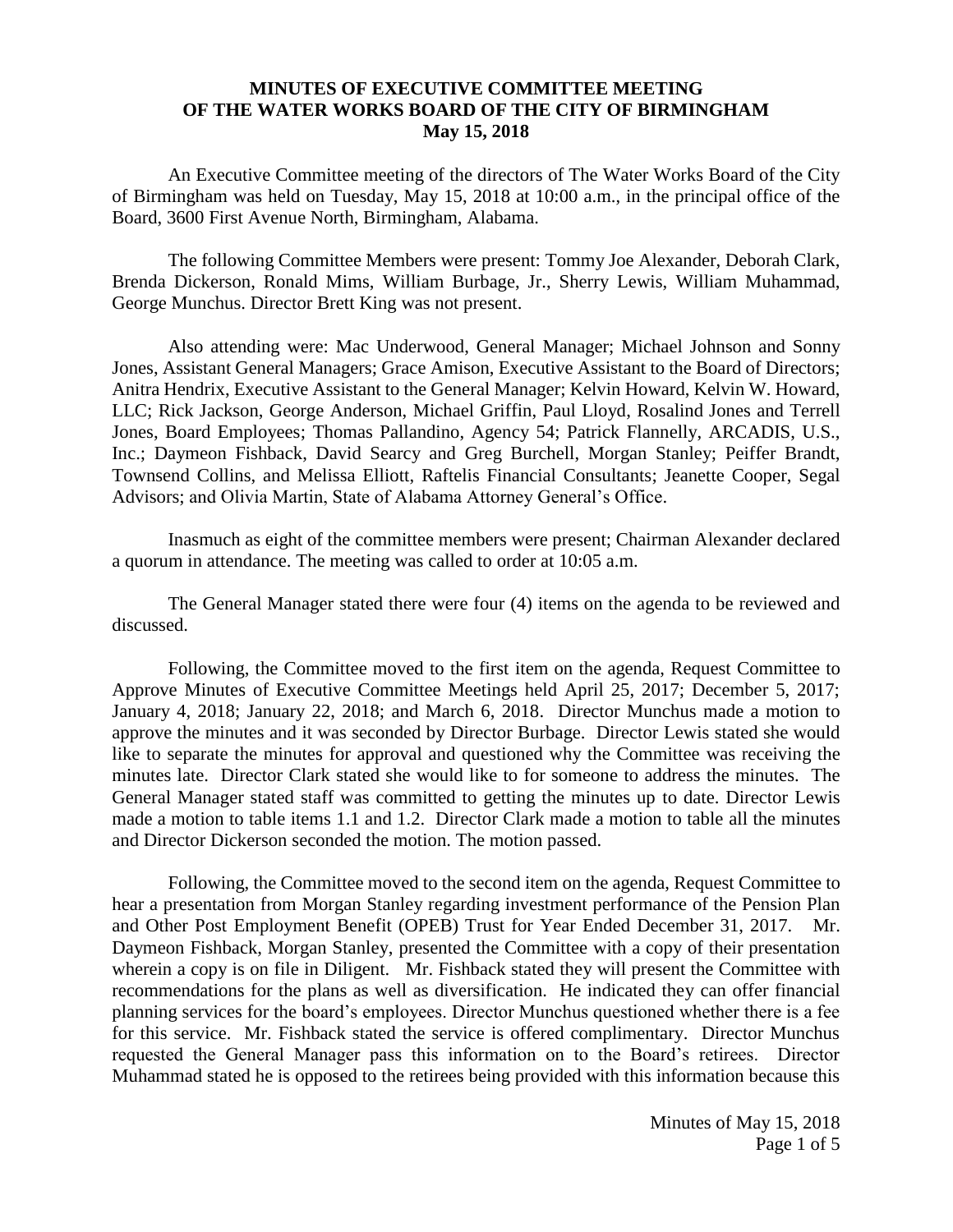will allow Morgan Stanley to have access to all the customers and he doesn't feel that is fair. Director Muhammad requested Morgan Stanley to set up a meeting with BWWB Management to educate the Board's retirees regarding the Pension and OPEB plans. Mr. Fishback stated they have spoken with management regarding a meeting with the retirees. Director Munchus questioned whether Hamilton Lane is being recommended by Morgan Stanley. Mr. Fishback responded yes, they are still recommending Hamilton Lane. He indicated these plans need to get exposed to low correlated asset classes. Director Munchus questioned whether Morgan Stanley gets a fee from Hamilton Lane. Mr. Fishback responded no. Mr. Fishback then recognized Mr. Greg Burchell, Morgan Stanley. Mr. Burchell gave an overview of the first quarter's performance for 2018 and indicated volatility in the markets returned in the first quarter. He stated bonds are continuing to offer negative returns and they feel that is going to be a trend for some time. He indicated the Standard & Poor's sectors had good returns and the U.S. markets posted negative returns. Director Munchus questioned why this trend will continue for the next several years. Mr. Burchell responded because the economy will improve slowly and interest rates will have to be raised. He stated the value added (asset value increased) is \$1 million since inception. Director Dickerson questioned whether the trend was heading downward. Mr. Burchell responded yes. Mr. Burchell stated the markets needs to move up 1 to 2 percent during the summer and indicated the returns need to keep pace with the withdrawals. He stated the plan made \$13.3 million in one year and since inception it has made a little less than \$18 million. He indicated asset allocation works. He then gave an overview of money managers and stated they outperformed across the board. Director Dickerson questioned how the international managers performed. Mr. Burchell stated the international managers performed 1.83 percent versus their benchmark of -1.53. He stated they underperformed last year and have improved. He indicated the plan must have a core base in the U.S. markets and have a presence in international markets. He then stated the largest fixed income manager on the plan is Met West. He stated at next quarter's meeting, they would like to present recommendations for fixed income to possibly replace or compliment Met West. Director Munchus questioned how does Morgan Stanley locate managers. Mr. Burchell stated Morgan Stanley has 60 people that research money managers and they do about 500 onsite visits each year. Next, Mr. Burchell gave Morgan Stanley's global investment recommendations. He indicated equities will outperform bonds and the earning will continue to improve. He stated they do foresee a recessionary period arising in the next 12-18 months. Chairman Alexander questioned whether the board buys its fuel monthly or quarterly. The General Manager responded the fuel is bided on a quarterly basis. Chairman Alexander left the meeting at 10:40 a.m.

Next, Mr. Burchell presented the 7-year projection for returns for the plan. He stated interest rates are going up but not quickly. He indicated Morgan Stanley feels the market will do a 3.9 percent return for the portfolio in the public markets. He stated this is a problem for every pension board in the U.S. Mr. Burchell stated Morgan Stanley's commitment to the Board is to provide the best recommendations to optimize your return. He indicated he feels this plan will do better than the 3.9 percent return. He stated the board should look at other asset classes. Director Dickerson questioned whether private credit should be considered. Mr. Burchell responded yes. He indicated Morgan Stanley conducted an asset allocation study and recommended a portfolio to the board. He indicated the asset allocation needs to be updated. Director Dickerson questioned what other options are there for alternatives. Mr. Burchell stated real assets such as real estate, hedged assets, private equity and private credit. Director Burbage left the meeting at 10:45 a.m. Director Munchus questioned whether there is an option to invest in water systems. Mr. Burchell responded there are infrastructure investments available. He then gave an overview of the annual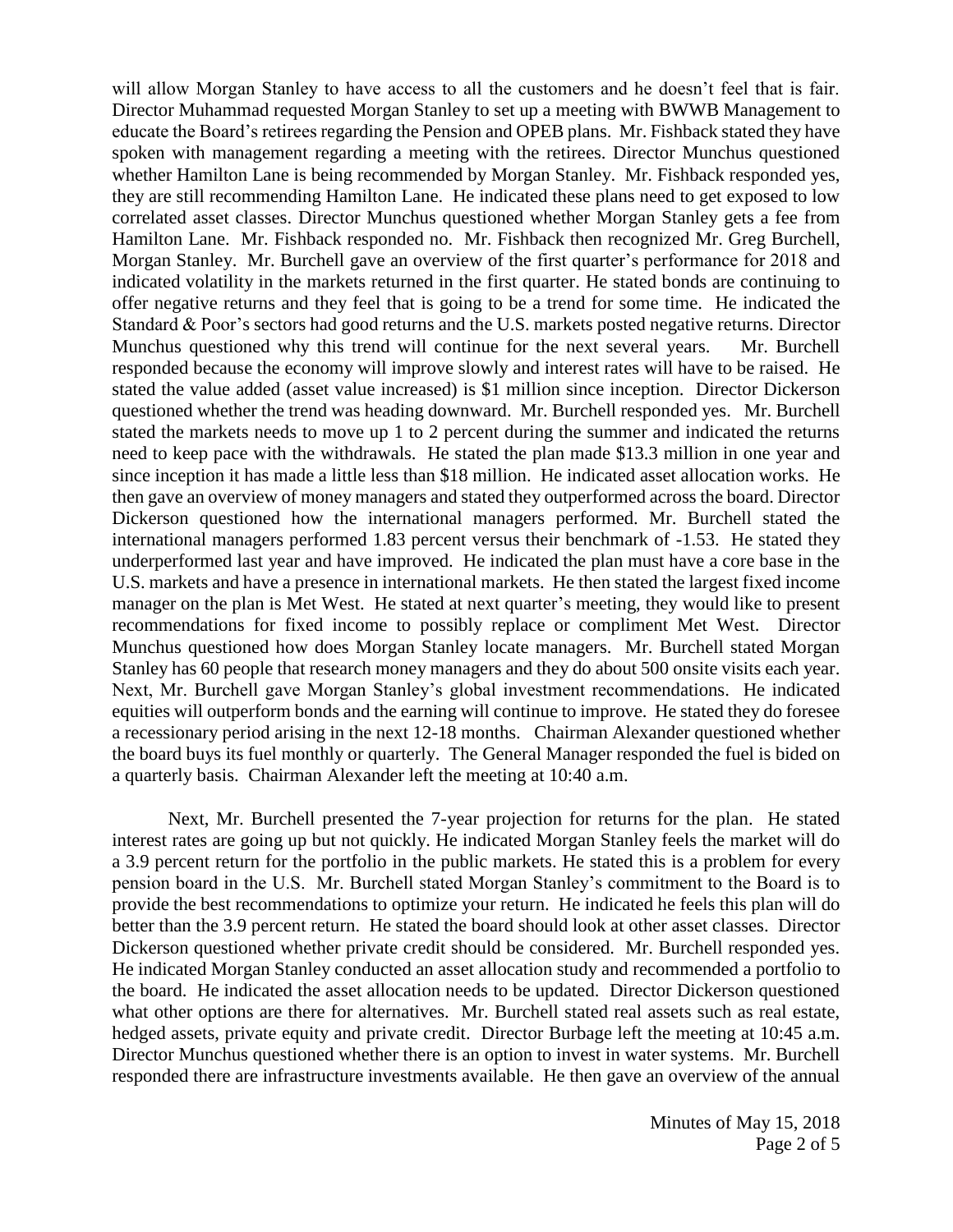return. He indicated when Morgan Stanley was first hired the portfolio projection was less than 5 percent for the next 7 years and that's where it is currently. Mr. Burchell stated with risk premiums and historical returns of asset classes, the portfolio could earn 8.8 percent over the next 7 years. Director Munchus stated the portfolio currently has a return of 8.3 percent and questioned whether Morgan Stanley feels the portfolio could return 8.8 percent in 7 years. Mr. Burchell responded yes. The General Manager asked for clarity regarding Director Munchus' question. Director Munchus stated he saw in Morgan Stanley's presentation that the annual return on the current portfolio is 8.3 percent but it could earn up to 8.8 percent in 7 years. Mr. Burchell stated the portfolio has to get to the 8.8 percent. The General Manager stated the portfolio presented is a recommendation from Morgan Stanley and the board is not currently operating with the recommended portfolio. He indicated Mr. Burchell needed to make that clear to the board. He stated the recommended portfolio includes alternative investments and the current portfolio does not include those. The General Manager then questioned what is Morgan Stanley's current projection for the current portfolio. Mr. Burchell responded the projection for the next 7 years is 5 percent. The General Manager stated the projection is 3.9 percent and in essence Morgan Stanley is saying if the portfolio does not change it won't get the 7.5 percent return over the next 7 years. Director Munchus questioned what is the 8.3 percent return mentioned in the presentation. Mr. Burchell responded that is a 20-year assumption. The General Manager indicated the portfolio is not currently receiving an 8.3 percent return. Director Clark left the meeting at 10:50 a.m.; therefore, there was no quorum for the meeting.

Directors Clark and Alexander returned to the meeting at 10:51 a.m. and therefore, there was a quorum for the meeting. Director Dickerson left the meeting at 10:52 a.m. Chairman Alexander questioned whether the City of Birmingham hired Hamilton Lane for their pension fund. Mr. Burchell responded yes. Director Lewis stated there needs to be other recommendations in addition to Hamilton Lane. Director Dickerson returned to the meeting at 10:54 a.m.

Following, the Committee moved to the third item on the agenda, Request Committee to Hear a presentation from Segal Advisors on the actuarial Reports for the Pension Plan and Other Post Employment Benefit (OPEB) Plan. Assistant General Manager Michael Johnson recognized Jeanette Cooper to make the presentation and presented the Committee with a copy of the presentation wherein a copy is on file in Diligent. Director Muhammad stated information is "piled up" in committee meetings and there are too many items on the agendas. Director Lewis stated every year the consultants must make presentations and they should be scheduled accordingly so items are not delayed from being presented. Ms. Cooper then gave an overview of the pension annual review. Directors Alexander and Lewis left the meeting at 11:00 a.m. and Director Alexander immediately returned. Ms. Cooper stated every year Segal reviews the funding status for the plan, which includes GASB numbers, and stated plan's provisions have not changed from last year. She then presented the cash flow activity for the plan stating BWWB's contributions were \$5.9 million, employee contributions were \$3.1 million, and an excellent return of \$19.3 million or a 15 percent return. She stated the time period covered January 1, 2017 through December 31, 2017. She indicated the return for the previous year was 3.1 percent. Ms. Cooper stated the expenses for the plan were lower this year with benefit payments being \$9.7 million. She indicated the market value of assets increased from \$129.3 million to \$147.7 million. She stated the headcount and liability increased; however, the unfunded liability decreased from 42.8 to 42.6. Director Munchus questioned what causes the unfunded liability to decrease. Ms. Cooper stated because of smoothing, the funded ratio went from 76.4 to 77.6 which is positive news. She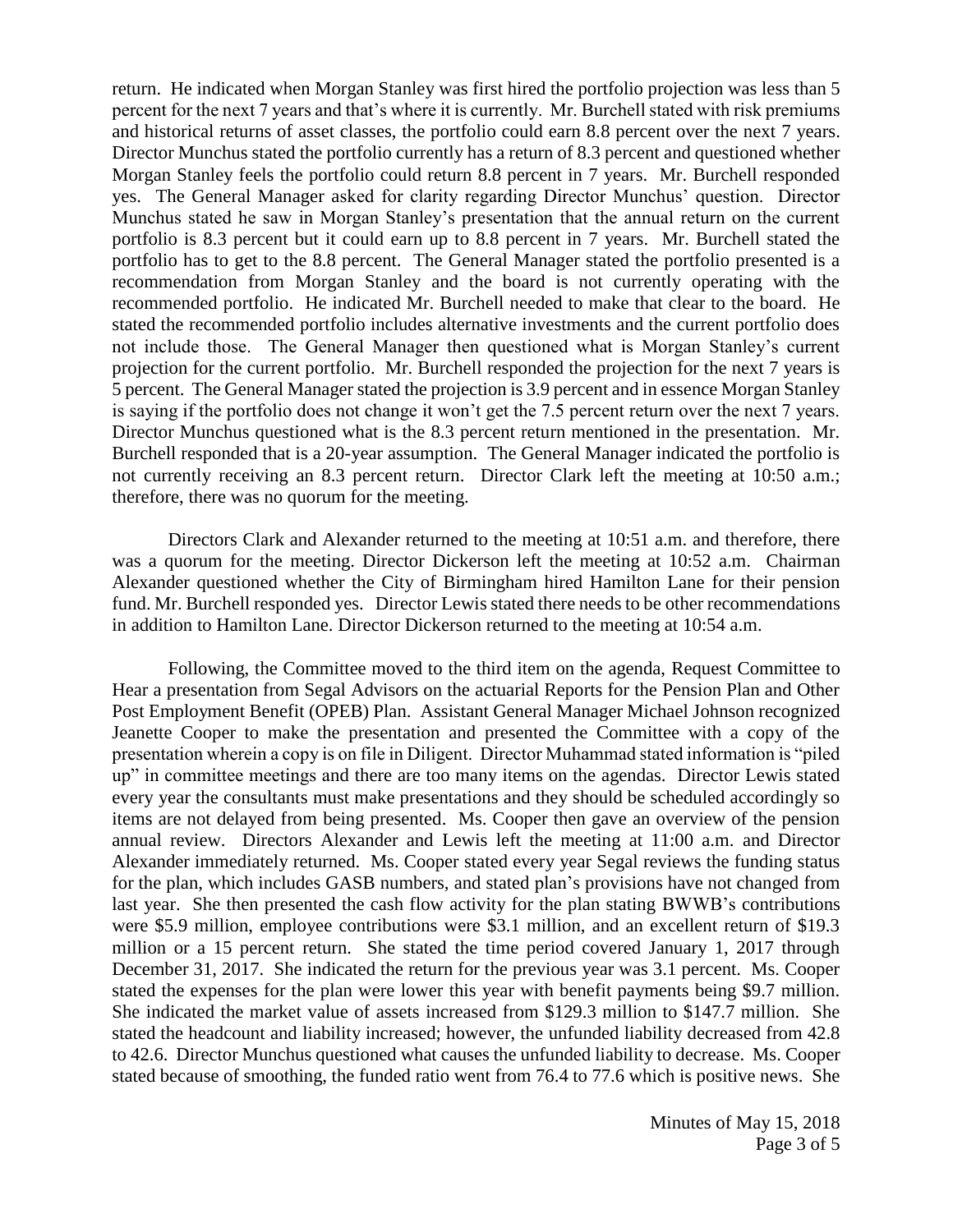indicated current contributions have seen a 4 percent increase over the previous year. Subsequently, she stated the unfunded liability is traced each year and the experience will either make it increase or decrease. She then gave an overview of contributing factors to make the unfunded liability increase. Director Dickerson questioned whether overtime affects the unfunded liability. Ms. Cooper responded yes and stated the benefit formula states if an employee is hired prior to 2008 overtime is included; therefore, it wouldn't be affected by employees hired after December 31, 2007. Ms. Cooper stated the funded ratio is moving upward and will continue to increase until the plan is fully funded. She indicated the pension expense is calculated under the GASB68 rules. She stated a risk report has been included in the presentation. She then gave a peer comparison and indicated the board is ranked 4<sup>th</sup> among peer pension plans. Ms. Cooper stated an experience review should be conducted after the January 1, 2019 valuation. Director Muhammad left the meeting at 11:19 a.m. which resulted in there being no quorum for the meeting.

Director Muhammad returned to the meeting at 11:23 a.m. which resulted in there being a quorum for the meeting. Director Clark requested whether a quarterly update is sent to the board's retirees. The General Manager stated a quarterly update is not sent. He indicated the returns and the market could fluctuate on a quarterly basis which could result in bad returns for a quarter. This would mean information would be sent to retirees stating money is being lost; therefore, its best to update them annually.

Director Munchus left the meeting at 11:25 a.m. which resulted in the meeting no longer having a quorum. Therefore, the fourth item on the agenda, Request Committee to hear a presentation from Raftelis Financial Consultants, Inc. regarding the Cost of Service Study to be completed during FY2018 as approved in the FY2018 Budget, was presented for informational purposes only. Director Clark departed the meeting at 11:29 a.m. A discussion ensued relative to the goals of the Cost of Service. Peiffer Brandt, Raftelis Financial Consultants, stated the goal of their presentation was to talk about pricing objectives, affordability, and pubic outreach. Director Clark returned around 11:31 a.m. Mr. Brandt stated the Cost of Service has to recover \$180 million. Townsend Collins, Raftelis Financial Consultants, gave an overview of the pricing the objectives the Board stated were of interest to them and indicating affordability is a main concern. Mr. Brandt indicated water rates across the country are increasing faster than inflation. He stated bill assistance programs can assist customers along with bill discounts based on certain criteria. He then gave an overview of the rate structure options. Director Muhammad stated his issue with rate structures is the base charge for customers regardless of their consumption. Director Clark questioned whether there would be savings regarding the sewer because different meters would be used. The General Manager stated private meters are required to pay the regular rate but would receive a credit on the sewer portion of the bill. Mr. Brandt presented the Committee with maps detailing BWWB's customer base by counties, commission districts and city council districts. A discussion ensued relative to Public Outreach. Melissa Elliott, Raftelis Financial Consultants, stated she has been working with Rick Jackson, BWWB Public Relations Specialist, to develop a public outreach plan that will merge with the Cost of Service Study. She indicated the strategy has three major components: develop a communications plan, strategic community outreach, and host open houses. She stated the open houses would have representatives from different departments but also it will allow customers to provide input regarding rates. A memorandum dated May 10, 2018 was distributed relative to BWWB Cost of Service Study Community Outreach Outline wherein a copy is on file with today's meeting booklet. A discussion ensued relative to the next steps and the committee agreed to meet in June 2018. Director Muhammad inquired about rate